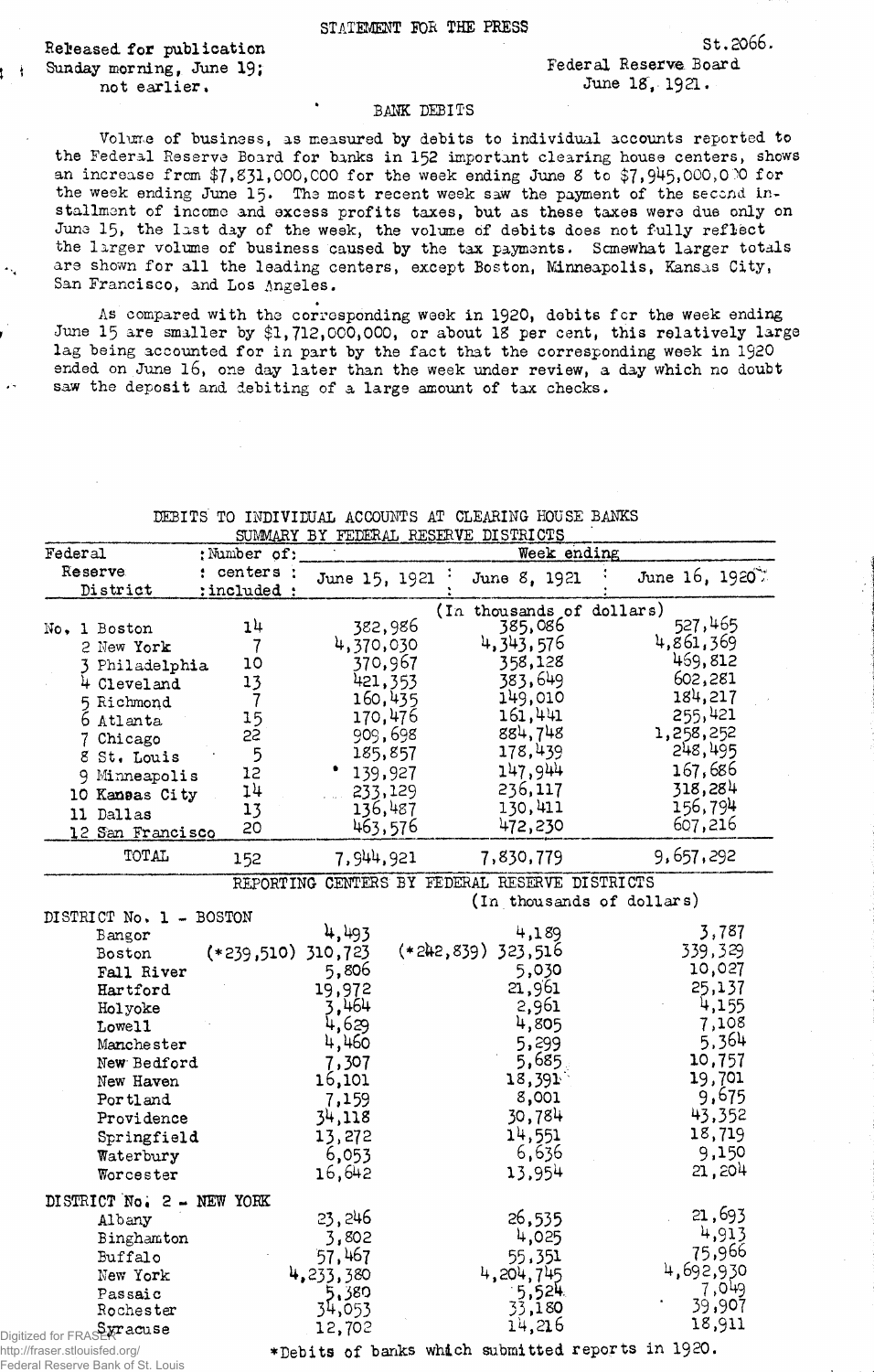|                                     | DEBITS TO INDIVIDUAL ACCOUNTS AT CLEARING HOUSE BANKS |                                           | st.2066a.       |
|-------------------------------------|-------------------------------------------------------|-------------------------------------------|-----------------|
|                                     |                                                       | Week ending                               |                 |
|                                     | June 15, 1921                                         | June 8, 1921<br>(In thousands of dollars) | June 16, 1920   |
| DISTRICT No. 3 PHILADELPHIA         |                                                       |                                           |                 |
| Altoona                             | 3,190                                                 | 3,242                                     | 3,556           |
| Chester                             | 4,459                                                 | 4,095                                     | 6,371           |
| Harrisburg                          | 7,056                                                 | 7,210                                     |                 |
| Johnstown                           | 4,866                                                 | 5,055                                     |                 |
| Lancaster                           | 4,871                                                 | 4,943                                     | 6,623           |
| Philadelphia                        | 307,859                                               | 295,273                                   | 399,673         |
| Reading                             | 7,267                                                 | 8,635                                     |                 |
| Scranton                            | 15,754                                                | 15,835                                    | 14,552          |
| Trenton                             | 11,100                                                | 10,706                                    | 13,000          |
| Wilkes-Barre                        | 8,546                                                 | 8,611                                     | 9,434           |
| Williamsport                        | .3,644                                                | 3,663                                     | 4,662           |
| Wilmington                          | 7,621                                                 | 7,919                                     | 7,340           |
| York                                | 3,923                                                 | 3,841                                     | 4,601           |
| DISTRICT No. 4 - CLEVELAND          |                                                       |                                           |                 |
| Akron                               | 14,321                                                | 13,981                                    | 33,577          |
| Cincinnati                          | 63,034                                                | 55,066                                    |                 |
| Cleveland                           | 126,580                                               | 118,237                                   | 207,337         |
| Columbus                            | 28,397                                                | 25,649                                    |                 |
| Dayton                              | 11,985                                                | 12,634                                    | 35,546          |
| Erie                                | 6,602                                                 | 5,898                                     | 12,346          |
| Greensburg                          | 4,568                                                 | 3,334                                     | 8,562           |
| Lexington                           | 3,595                                                 | 3,541                                     | 6,229           |
| Oil City                            | 2,575                                                 | 2,301                                     | 4,847           |
| Pittsburgh                          | 171, 254                                              | 156,970                                   | 3,359           |
| Springfield                         | 3,479                                                 |                                           | 226,564         |
| Toledo                              | 29,242                                                | 3,889                                     | 3,700           |
| Wheeling                            | 8,244                                                 | 19,211                                    | 35,487          |
| Youngstown                          | $10, 511$ .                                           | 8,089<br>9,915                            | 9,740<br>14,987 |
| DISTRICT No. 5 - RICHMOND           |                                                       |                                           |                 |
| Baltimore                           |                                                       |                                           |                 |
| Charleston                          | 101,287                                               | 91,179                                    | 109,626         |
| Charlotte                           |                                                       | 6,011                                     | 10,250          |
| Columbia                            | 5,525                                                 | 5,409                                     | 10,304          |
| Greenville, S.C.                    | 4,260                                                 | 3,791                                     | 7,907           |
|                                     | 3,082                                                 | 3,115                                     |                 |
| Huntington<br>Norfolk               | 4,836                                                 | 5,173                                     | 5,326           |
| Raleigh                             | 15,701                                                | 14,146                                    | 20,950          |
| Richmond                            | 4,011                                                 | 4,050                                     | 4,000           |
| Washington                          | 24,815<br>42,466                                      | 25,262                                    | 26,104          |
| Wilmington                          | 4,794                                                 | 42,556<br>4,728                           |                 |
|                                     |                                                       |                                           |                 |
| DISTRICT No. 6 - ATLANTA<br>Atlanta |                                                       |                                           |                 |
| Augusta                             | 22,837                                                | 24,160                                    | 34,969          |
| Birmingham                          | 4,572                                                 | 4,923                                     | 8,989           |
| Chattanooga                         | 13,572                                                | 13,226                                    | 18,276          |
| Jacksonville                        | 8,144                                                 | 7,670                                     | 14,107          |
| Knoxville                           | 10,366                                                | 10,024                                    | 14,980          |
| Macon                               | 5,652                                                 | 5,565                                     | 7,576           |
| Mobile                              | 4,180                                                 | 3,555                                     | 7,047           |
| Montgomery                          | 5,177                                                 | 6,073                                     | 9,045           |
| Nashville                           | 2,220                                                 | 3,011                                     | 5,914           |
|                                     | 27,660                                                | 18,828                                    | 27,716          |
| New Orleans                         | 48,651                                                | 46,756                                    | 80,952          |
| Pensacola                           | 1,637                                                 | 1,626                                     | 2,361           |
| Savannah                            | 8,989                                                 | 9,581                                     | 15,956          |
| Tampa                               | 5,565                                                 | 5,098                                     | 5,877           |
| Vicksburg                           | 1,204                                                 | 1,345                                     | 1,656           |

 $\bullet$ 

 $\ddot{\phantom{a}}$ 

Digitized for FRASER<br>http://fraser.stlouisfed.org/<br>Federal Reserve Bank of St. Louis

 $\hat{\epsilon}$ 

 $\hat{\textbf{v}}$ 

ł

 $\ddot{\phantom{0}}$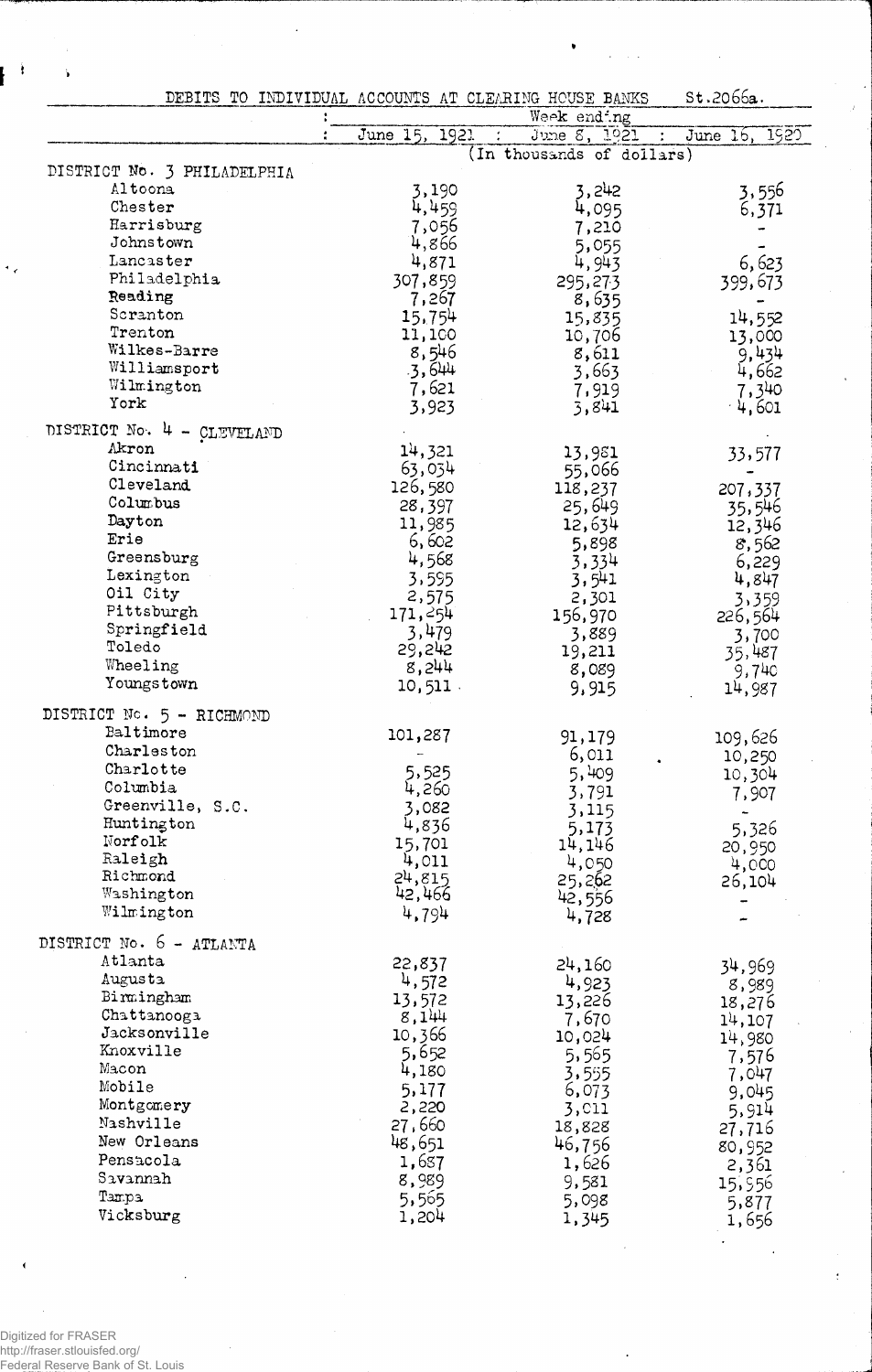| DEBITS TO INDIVIDUAL ACCOUNTS AT CLEARING HOUSE BANKS<br>Week ending |                                       |                           | St.2066b.     |
|----------------------------------------------------------------------|---------------------------------------|---------------------------|---------------|
|                                                                      | June 15, 1921                         | June 8, 1921              | June 16, 1920 |
|                                                                      |                                       | (In thousands of dollars) |               |
| DISTRICT No. 7 - CHICAGO                                             |                                       |                           |               |
| Bay City                                                             | 2,255                                 | 2,244                     | 3,107         |
| Bloomington                                                          | 2,021                                 | 2,371                     | $-3,163$      |
| Cedar Rapids                                                         | 10,755                                | 9,854                     | 11,797        |
| Chicago                                                              | 595,536                               | 574,824                   |               |
| Davenport                                                            |                                       |                           | 792,053       |
|                                                                      | 5,562                                 | 6,915                     | 7,871         |
| Decatur                                                              | 3,171                                 | 3,197                     | 4,628         |
| Des Moines                                                           | 14,579                                | 18,354                    | 21,888        |
| Detroit                                                              | 111,189                               | 108,337                   | 190,789       |
| Dubuque                                                              | 2,736                                 | 2,767                     | 3,929         |
| Flint                                                                | 4,997                                 | 5,079                     | 9,094         |
| Ft. Wayne                                                            | 7,643                                 | 6,028                     | 8,597         |
| Grand Rapids                                                         | 18,904                                | 17,750                    | 24,266        |
| Indianapolis                                                         | 35,273                                | 33,374                    | 42,999        |
| Jackson                                                              | 2,529                                 | 2,518                     | 4,424         |
| Kalamazoo                                                            |                                       |                           |               |
|                                                                      | 4,068                                 | 4,107                     | 5,242         |
| Lansing                                                              | 5,100                                 | 5,392                     | 7,053         |
| Milwaukee                                                            | 55,168                                | 50,543                    | 71,318        |
| Moline                                                               | 1,835                                 | 2,511                     |               |
| Peoria                                                               | 6,507                                 | 8,334                     | 11,127        |
| Rockford                                                             | 4,351                                 | 4,842                     | 6,318         |
| Sioux City                                                           | 8,279                                 | 8,528                     | 18,158        |
| South Bend                                                           | 6,423                                 | 6,522                     | 6,120         |
| Springfield, Ill.                                                    | 5,533                                 | 5,093                     |               |
| Waterloo                                                             | 2,652                                 | 2,868                     | 4,311         |
|                                                                      |                                       |                           |               |
| DISTRICT No. 8 - ST. LOUIS                                           |                                       |                           |               |
| East St. Louis and                                                   |                                       |                           |               |
| Nat'l. Stock Yards                                                   | 10,266                                | 9,398                     |               |
| Evansville                                                           | 5,202                                 | 4,987                     | 5,077         |
| Little Rock                                                          | 9,491                                 | 8,931                     |               |
| Louisville                                                           | $(*25,204)$ 32,630                    |                           | .9,431        |
| Memphis                                                              | 20,878                                | (*23,756)<br>30,416       | 38,391        |
|                                                                      | 2,242                                 | 18,855                    | 35,607        |
| Quincy                                                               |                                       | 2,414                     |               |
| St. Louis                                                            | (*125,082) 140,175 (*121,910) 136,954 |                           | 159,989       |
| Springfield, Mo.                                                     | 2,780                                 | 3,450                     |               |
| DISTRICT No. 9 - MINNEAPOLIS                                         |                                       |                           |               |
| Aberdeen                                                             | 1,471                                 | 1,436                     |               |
| Billings                                                             |                                       |                           | 1,771         |
|                                                                      | 1,760                                 | 1,888                     | 2,101         |
| Duluth                                                               | 18,444                                | 18,917                    | 23,936        |
| Fargo                                                                | 2,615                                 | 2,763                     | 3,368         |
| Grand Forks                                                          | 1,096                                 | 1,199                     | 1,992         |
| Great Falls                                                          | 1,927                                 | 2,234                     | 2,001         |
| Helena                                                               | 2,115                                 | 3,362                     | 2,715         |
| Minneapolis                                                          | 75,310                                | 81,521                    | 87,275        |
| St. Paul                                                             | 27,716                                | 28,053                    | 32,508        |
| Sioux Falls                                                          | 4,495                                 | 4,111                     | 6,820         |
| Superior                                                             | 1,926                                 | 1,487                     | 1,956         |
| Winona                                                               | 1,052                                 | 973                       | 1,243         |
|                                                                      |                                       |                           |               |
| DISTRICT No. 10 - KANSAS CITY                                        |                                       |                           |               |
| Atchison                                                             | 1,257                                 | 1,179                     |               |
| Bartlesville                                                         | 2,092                                 | 1,956                     | 3,850         |
| Cheyenne                                                             | 3,077                                 | 1,998                     | 1,843         |
| Colorado Springs                                                     | 2,657                                 | 2,226                     | 3,197         |
| Denver                                                               | 33,542                                | 33,384                    | 43,678        |
|                                                                      |                                       |                           |               |
| Joplin                                                               | 2,298                                 | 2,262                     | 4,382         |
| Kansas City, Kans.                                                   | 3,466                                 | 3,501                     | 2,989         |
| Kansas City, Mo.                                                     | 68,679                                | 73,288                    | 91,484        |
| Muskogee                                                             | 3,913                                 | 3,743                     | 5,938         |
| Oklahoma City                                                        | 20,145                                | 19,837                    | 26,576        |
| Omaha                                                                | 42,537                                | 45,478                    | 63,233        |
| Pueblo                                                               | 2,508                                 |                           |               |
| St. Joseph                                                           | 15,646                                |                           | 4,939         |
|                                                                      |                                       | 15,117                    | 21,071        |
| Topeka                                                               | 3,833                                 | 4,077                     | 3,900         |
| Tulsa                                                                | 21,934                                | 17,183                    | 31,908        |
| Wichita                                                              | 9,310                                 | 12,067                    | 14,235        |

Digitized for FRASER<br>http://fraser.stlouisfed.org/<br>Federal Reserve Bank of St. Louis

\*Debits of banks which submitted reports in 1920.  $\bullet$ 

he has to come the said of the first state shows and some second states

<u>e de la dale</u> l'estadore del